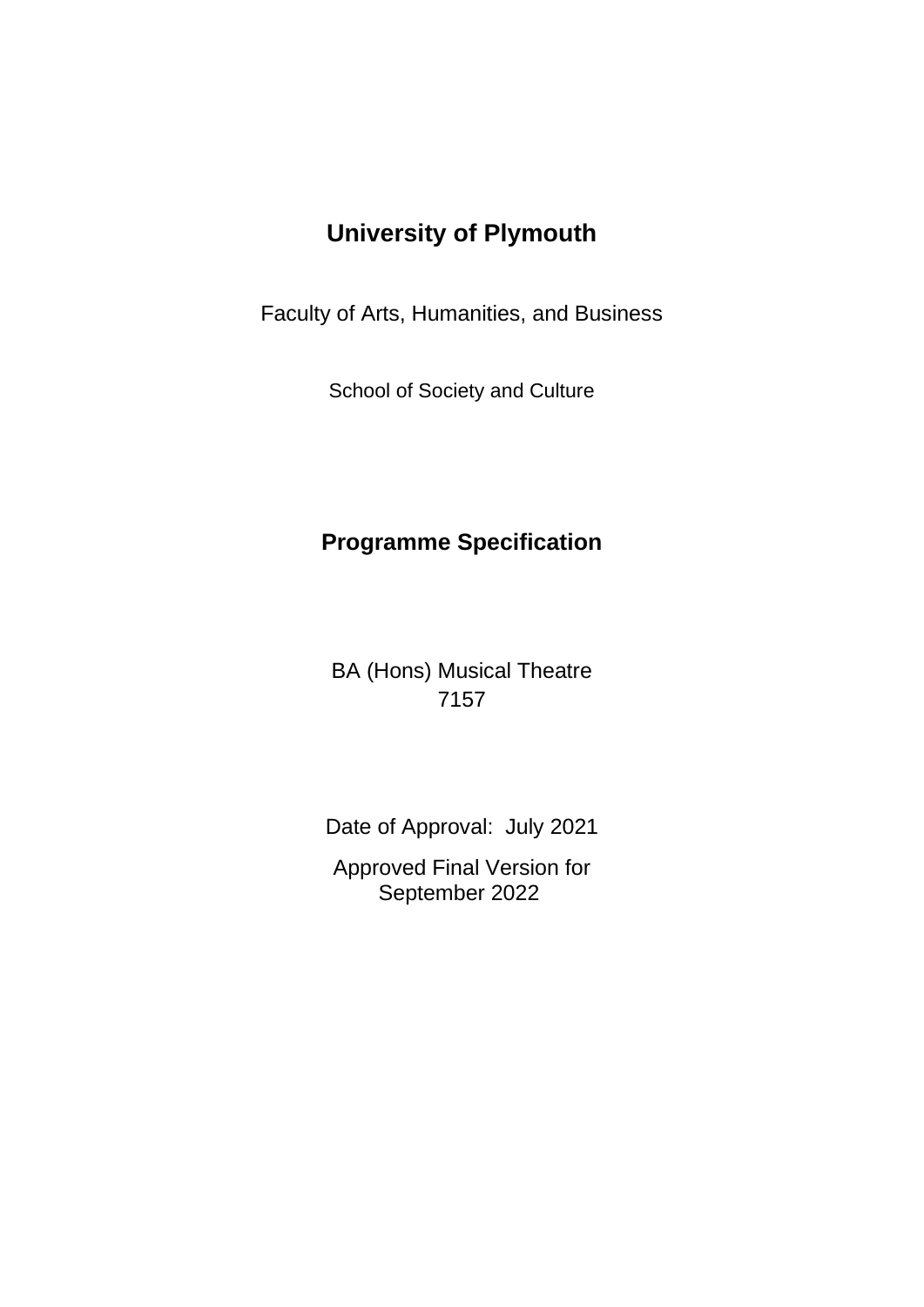**1. BA**

|    | <b>Final award title:</b>               | <b>BA (Hons) Musical Theatre</b> |
|----|-----------------------------------------|----------------------------------|
|    | Level 5 Intermediate award title(s)     | Diploma in Higher Education      |
|    | Level 4 Intermediate award title(s)     | Certificate in Higher Education  |
|    | <b>UCAS code:</b><br><b>HECOS code:</b> | W312<br>100035                   |
| 2. | <b>Awarding Institution:</b>            | University of Plymouth           |
|    | Teaching institution(s):                | University of Plymouth           |
| 3. | <b>Accrediting body(ies):</b>           | N/A                              |
|    | Date of re-accreditation:               | N/A                              |

#### **4. Distinctive Features of the Programme and the Student Experience**

- Award-winning and purpose-built performing arts centre, The House, comprising fully accessible and state-of-the-art studios and theatre facilities.
- Showcase productions
- Main house productions
- Digital showcase
- Dedicated training with Head of Voice and Head of Movement
- In collaboration with Theatre Royal Plymouth

#### **5. Specialist Facilities**

Below is a summary of the Musical Theatre programme's facilities. Students enrolled on the degree can book spaces and equipment via an online booking system that is introduced during induction week in their first year at the University. All the programme's spaces are fully accessible.

• **The House Theatre:** a state-of-the-art performance theatre with a retractable seating capacity of 214 and a standing capacity of 400. The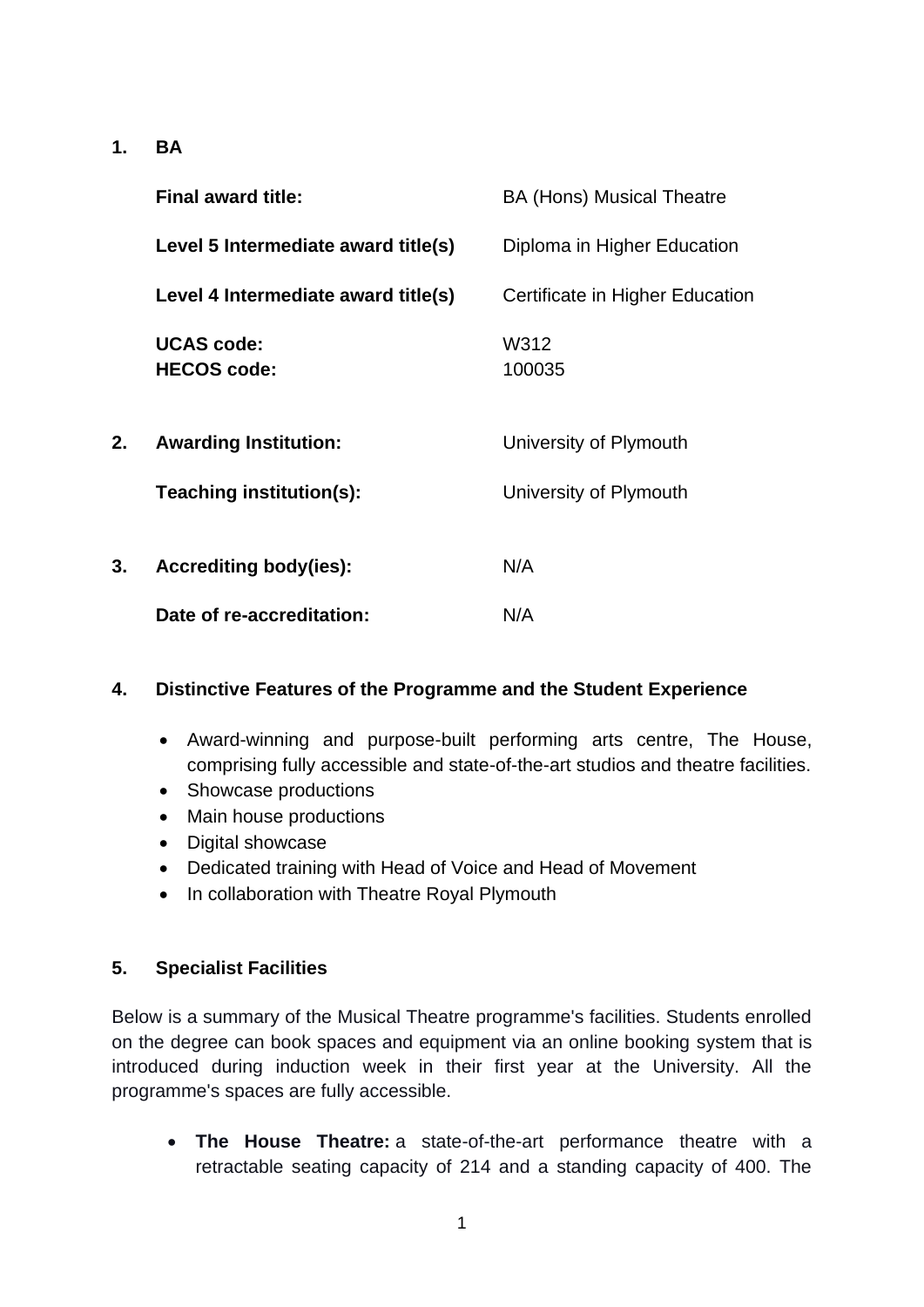auditorium has a sprung floor, dressing room facilities, licensed bar, and comprehensive technical infrastructure, including high specification lighting, projection, and sound systems.

- **The House Studio:** a flexible, sprung floor studio performance and rehearsal space with full technical lighting and sound infrastructure, dressing rooms, professional filming equipment, and upright piano. The studio has seating and standing capacities of 35 and 50, respectively, and can facilitate rehearsals with up to 30 people.
- **Roland Levinsky Building Performance Studios:** a suite of three performance and rehearsal studios with standing capacities of 30, 28, and 25. These studios are fitted with lighting and sound systems, have sprung floors, and are home to specialist equipment such as ballet bars, wall fitted mirrors, and upright pianos.
- **Roland Levinsky Building Theatre:** a 279 capacity theatre with sprung floor stage and comprehensive technical infrastructure, including lighting, projection, and sound systems.
- **Rolle Building Music Facilities:** a suite of Music rehearsal spaces including six sound-isolated practice booths with pianos, electronic drum kits, and Apple Mac Pro computers; a music recording studio; and two large music performance workshop studios. Students can loan Music equipment such as guitar amps, microphones, and musical instruments from an equipment store in the Rolle building.
- **Scott Building Music Technology Facilities:** a suite of Music Technology facilities including an iMac suite with industry-standard music and film production software, a recording studio, two mixing and mastering booths, and a TV filming studio. The Scott Building is also home to the Media Hub where students can loan equipment such as microphones, cameras, and lighting.
- **Technical Support:** the School of Society and Culture has four performing arts technicians who maintain the Musical Theatre's facilities and equipment, provide technical services to productions, and support students with technical matters throughout their degree.

## **6. Relevant QAA Subject Benchmark Group(s)**

QAA Subject Benchmark for **Drama, Music and Performance** (2019).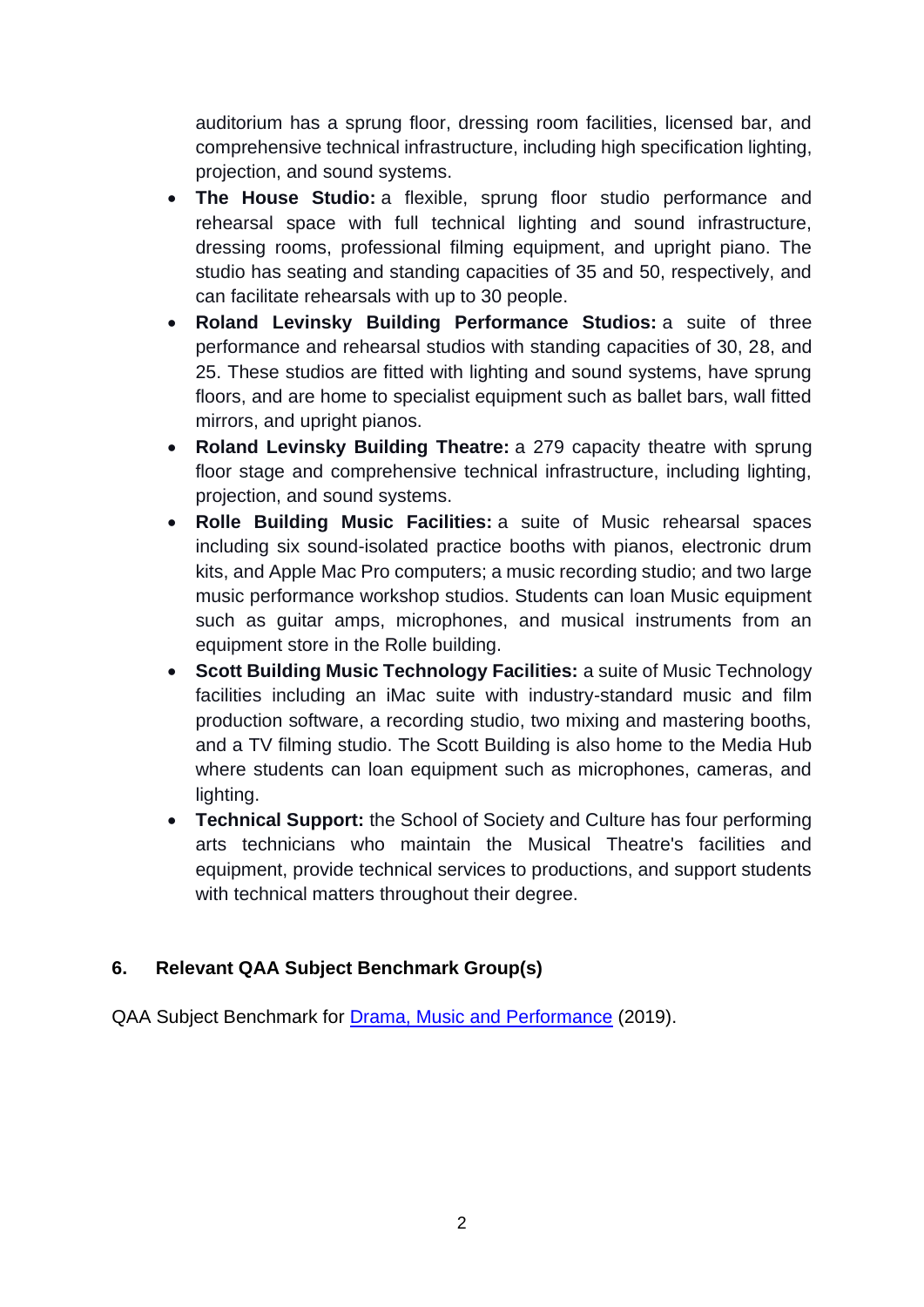## **7. Programme Structure**

| Level 4                                      |                                               |  |  |  |  |  |  |  |  |  |  |  |
|----------------------------------------------|-----------------------------------------------|--|--|--|--|--|--|--|--|--|--|--|
| Semester 1                                   | <b>Semester 2</b>                             |  |  |  |  |  |  |  |  |  |  |  |
| ACT4002                                      | MTH4001                                       |  |  |  |  |  |  |  |  |  |  |  |
| Page to Stage 1: The Physical Action         | History and Context of Musical Theatre        |  |  |  |  |  |  |  |  |  |  |  |
| 20 Credits                                   | 20 Credits                                    |  |  |  |  |  |  |  |  |  |  |  |
| <b>MUS4001</b>                               | MTH4002                                       |  |  |  |  |  |  |  |  |  |  |  |
| Performance 1: Introduction to Performance   | <b>Ensemble Singing</b>                       |  |  |  |  |  |  |  |  |  |  |  |
| 20 Credits                                   | 20 Credits                                    |  |  |  |  |  |  |  |  |  |  |  |
| MTH4003                                      | MTH4004                                       |  |  |  |  |  |  |  |  |  |  |  |
|                                              | Performing the Canon: Gilbert and Sullivan to |  |  |  |  |  |  |  |  |  |  |  |
| <b>Technique and Repertory</b><br>20 Credits | Lin-Manuel Miranda                            |  |  |  |  |  |  |  |  |  |  |  |
|                                              | 20 Credits                                    |  |  |  |  |  |  |  |  |  |  |  |

| Level 5                                                |                                                        |  |  |  |  |  |  |  |  |  |  |
|--------------------------------------------------------|--------------------------------------------------------|--|--|--|--|--|--|--|--|--|--|
| Semester 1                                             | Semester 2                                             |  |  |  |  |  |  |  |  |  |  |
|                                                        | <b>SSC500</b>                                          |  |  |  |  |  |  |  |  |  |  |
|                                                        | Stage 2 Placement Year Preparation                     |  |  |  |  |  |  |  |  |  |  |
|                                                        | 0 Credits                                              |  |  |  |  |  |  |  |  |  |  |
| PER5002                                                | <b>MUS5005</b>                                         |  |  |  |  |  |  |  |  |  |  |
| <b>Performance Practices</b>                           | Performance 2: Ensemble Performance                    |  |  |  |  |  |  |  |  |  |  |
| 20 Credits                                             | 20 Credits                                             |  |  |  |  |  |  |  |  |  |  |
| MTH5002                                                | MTH5003                                                |  |  |  |  |  |  |  |  |  |  |
| Showcase 2                                             | Main House Production 2                                |  |  |  |  |  |  |  |  |  |  |
| 20 Credits                                             | 20 Credits                                             |  |  |  |  |  |  |  |  |  |  |
| <b>Choose one:</b>                                     | <b>Choose one:</b>                                     |  |  |  |  |  |  |  |  |  |  |
| <b>Specialism Module Elective</b><br><b>20 Credits</b> | <b>Specialism Module Elective</b><br><b>20 Credits</b> |  |  |  |  |  |  |  |  |  |  |

| <b>Optional Placement Year</b>               |  |  |  |  |  |  |  |  |  |  |  |
|----------------------------------------------|--|--|--|--|--|--|--|--|--|--|--|
| Semester 2<br><b>Semester 1</b>              |  |  |  |  |  |  |  |  |  |  |  |
| SSC600                                       |  |  |  |  |  |  |  |  |  |  |  |
| School of Society and Culture Placement Year |  |  |  |  |  |  |  |  |  |  |  |
| 0 Credits                                    |  |  |  |  |  |  |  |  |  |  |  |

| Level 6            |                              |  |  |  |  |  |  |  |  |  |  |  |
|--------------------|------------------------------|--|--|--|--|--|--|--|--|--|--|--|
| Semester 1         | <b>Semester 2</b>            |  |  |  |  |  |  |  |  |  |  |  |
|                    | PER6001                      |  |  |  |  |  |  |  |  |  |  |  |
|                    | <b>Dissertation</b>          |  |  |  |  |  |  |  |  |  |  |  |
|                    | 40 Credits                   |  |  |  |  |  |  |  |  |  |  |  |
| <b>MTH6001</b>     | MTH6002                      |  |  |  |  |  |  |  |  |  |  |  |
| Audition technique | Showcase 3: Digital Showcase |  |  |  |  |  |  |  |  |  |  |  |
| 20 Credit          | 20 Credits                   |  |  |  |  |  |  |  |  |  |  |  |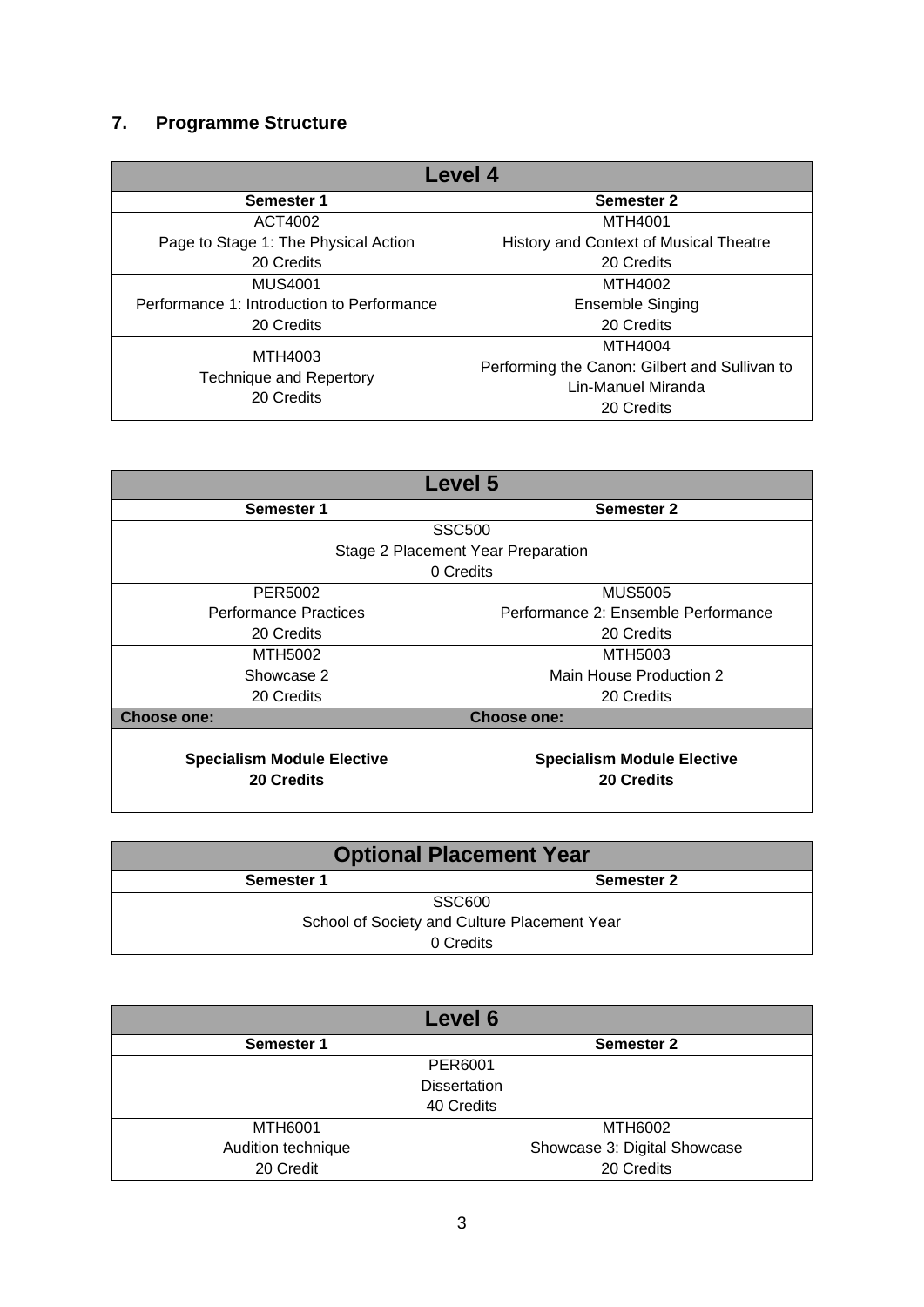| <b>Choose one:</b>                              | MTH6003                                                          |
|-------------------------------------------------|------------------------------------------------------------------|
| <b>Specialism Module Elective</b><br>20 Credits | Final Main House Production 3: Final Major<br>Show<br>20 Credits |

#### **Specialism Modules**

All undergraduate programmes in the School of Society and Culture have been designed to enable students to personalise their degree through a wide assortment of optional modules. These allow students to study more topics related to their core degree or branch out and explore up to three modules from other disciplines across the School. This flexibility starts in the second year, with students being able to choose one module from within cross-school elective pools at level 5 semester 1, level 5 semester 2, and level 6 semester 1. These are marked by the term *Specialism Module* in the programme structure above.

Students can elect to take any combination of modules from the three cross-school elective pools, and options will always be available from their core degree subject. However, students who complete three modules from another discipline will have the choice of graduating with that discipline as a specialism on their certificate: BA (Hons) Musical Theatre with <specialism>. The School offers modules in the following areas:

- Acting History
- 
- Art History Law
- Computing Music
- Creative Writing Musical Theatre
- Criminology Politics
- 
- 
- English
- 
- Anthropology International Relations
	-
	-
	-
	-
- Dance Policing and Security Management
- Drama Sociology

A list of available specialism modules and their associated learning outcomes can be found in the School of Society and Culture's Specialism Specification and on the programme's webpage.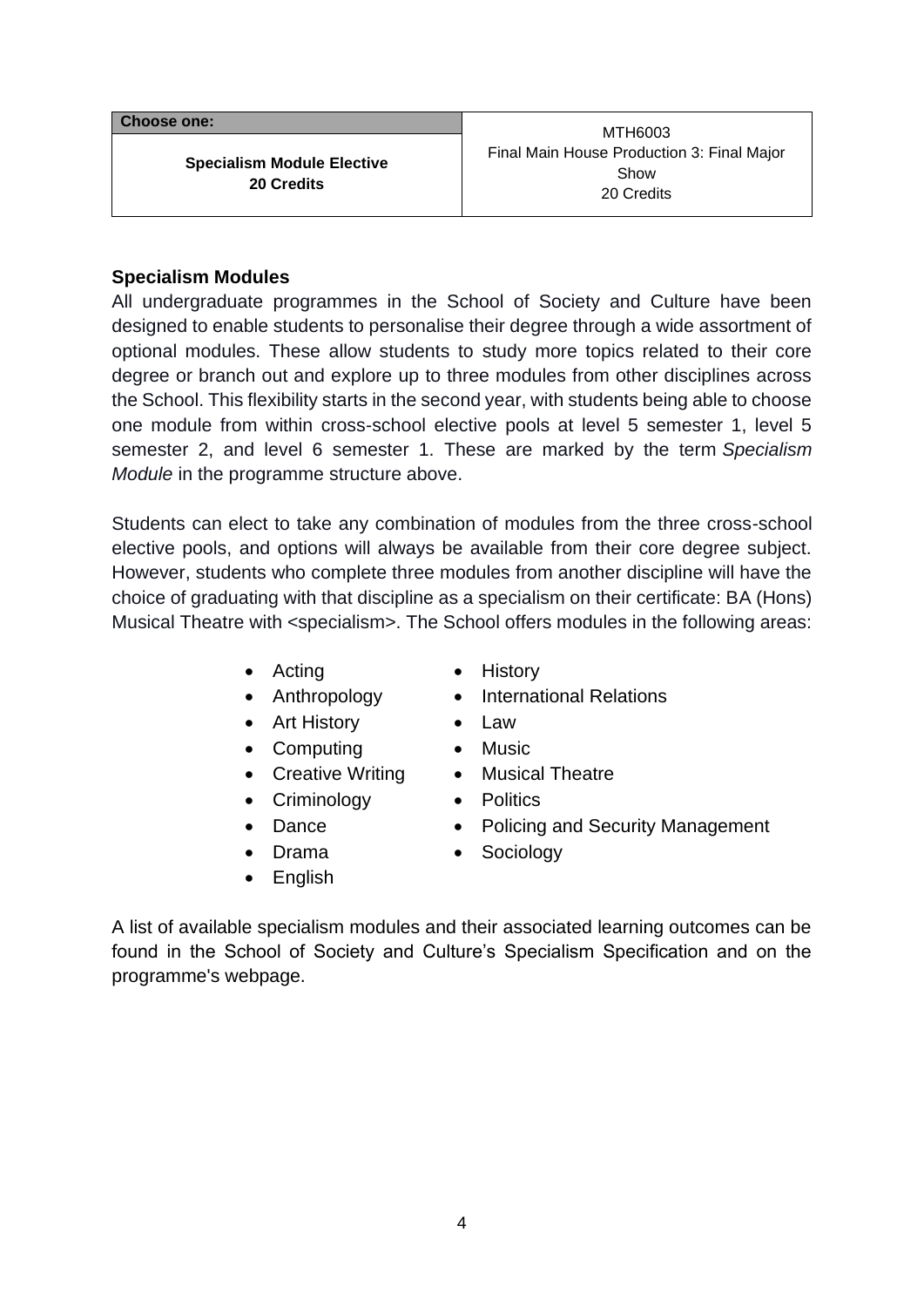## **8. Programme Aims**

The aim of the Programme is to give experiences of the realisation of Musical Theatre performance: of techniques, processes, methodologies and genres, and for these experiences to provide the basis for a lifelong engagement in the development, production, understanding and analysis of these performance forms.

Graduates will be supported to develop the skills and expertise necessary to meet the expectations of the theatre industry today, and will be inspired and encouraged to redefine and refine these needs for the future as they work and develop as practitioners.

## **9. Programme Intended Learning Outcomes**

#### **9.1 Knowledge and understanding**

On successful completion graduates will have developed knowledge and understanding of:

- 1. Specific performance vocabularies, techniques, crafts, structures and key professional and creative working methods in the broad field of performance (4.2.3; 4.2.7 QAA)
- 2. Key practitioners and practices and/or theorists and their cultural and/or historical contexts, of musical theatre and of related practices (4.2.4 QAA)
- 3. Cultural frameworks that surround musical theatre and other performance events and on which these events impinge (4.2.2 QAA)

## **9.2 Cognitive and intellectual skills**

On successful completion graduates will have developed:

- 1. The ability to describe, interpret and analyse performance texts, production techniques and disciplines and performance events, using a range of specific strategies and methods (4.3.3 QAA)
- 2. An intelligent engagement with the interplay between current practice and theory within the field of performance, and an understanding of the lineages of these ideas (4.3.1 QAA)
- 3. An intelligent engagement with varied forms, practices, traditions, theories and histories of performance not exclusive to musical theatre, and theoretical explanations of these (4.3.2 QAA)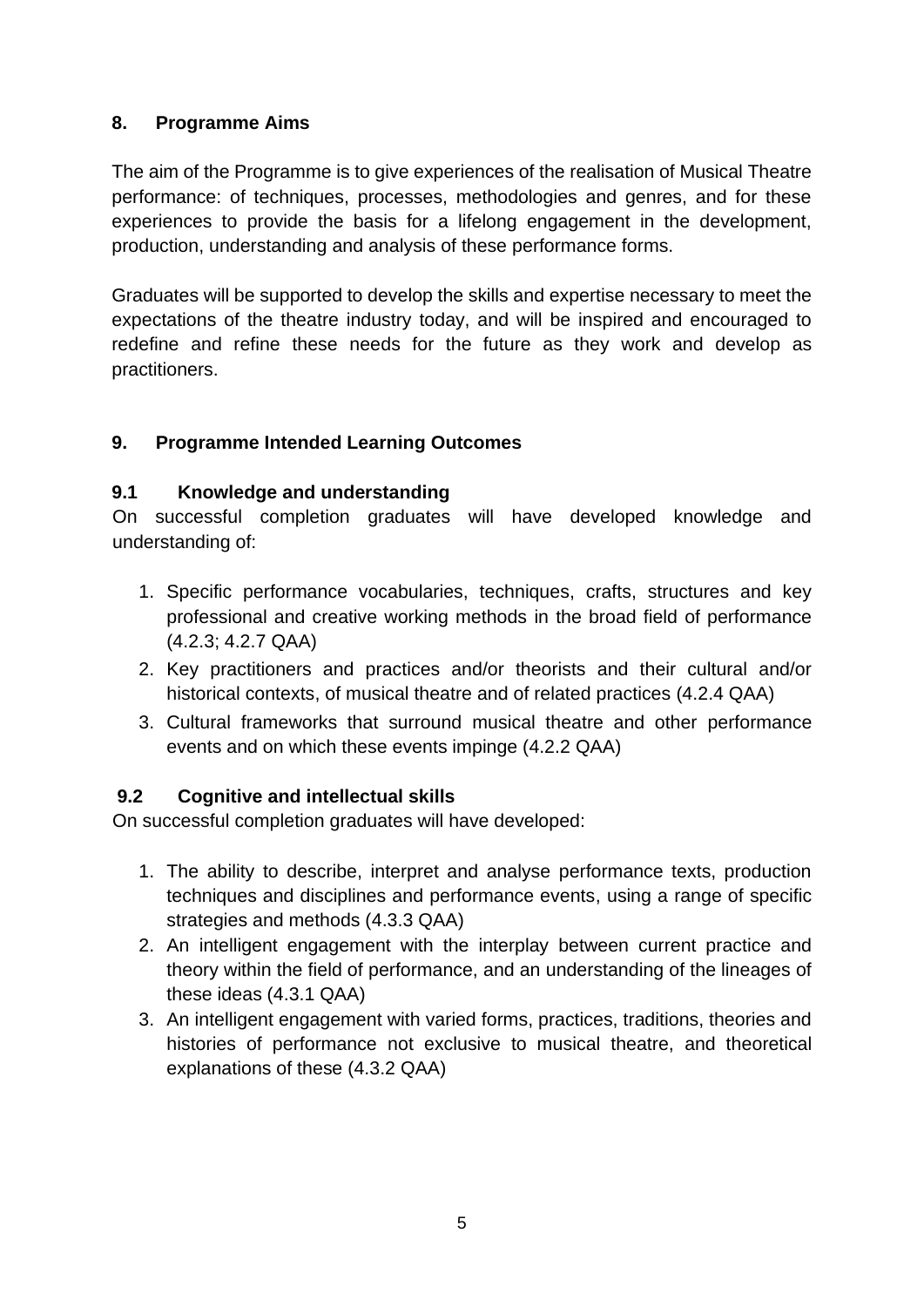## **9.3 Key and transferable skills**

On successful completion graduates will have developed the ability to:

- 1. Work individually and as part of a group showing self-motivation, critical selfawareness, and an ability to manage time and resources according to specific objectives, deadlines, or job roles (5.8.1 QAA)
- 2. Engage in appropriate independent research (5.7.2 QAA)
- 3. Formulate ideas and express these to others in an appropriate form (5.9.1 QAA)

## **9.4 Employment related skills**

On successful completion graduates will have developed:

- 1. Understanding of the possibilities for performance implied by a text and/or musical score and abilities in realising these sources through performance, to a high standard (5.2.4 QAA)
- 2. Ability to contribute to the creation and/or production of musical theatre performance through a skilled practical understanding of appropriate performance vocabularies, techniques, crafts, structures and working methods (5.2.1 QAA)
	- 3. Competency in utilising digital skills and platforms to promote and market their own performance work. (5.10.3 QAA)

#### **9.5 Practical skills**

On successful completion graduates will have developed skills and proficiencies in:

- 1. Interpreting dramatic texts and musical scores, and transitioning these from page to stage to produce a high, professional standard of performance (5.2.2 QAA)
- 2. Utilising collective processes and the interplay between the performers' internal resources and the resources of the group, managing difference and conflict to achieve outcomes (5.8.2; 5.8.3; 5.8.4; 5.8.5 QAA)
- 3. Processes of production, design and rehearsal by which musical theatre performance is created, and have experience of their realisation and presentation in performance (5.2.1 QAA)

## **10. Admissions Criteria, including APCL, APEL and Disability Service arrangements**

Applicants will be invited to submit a link to a showreel (maximum length 10 minutes), including one theatre monologue and two songs (one ballad and one up-tempo in contracting styles). They will also be invited to a dance workshop audition where they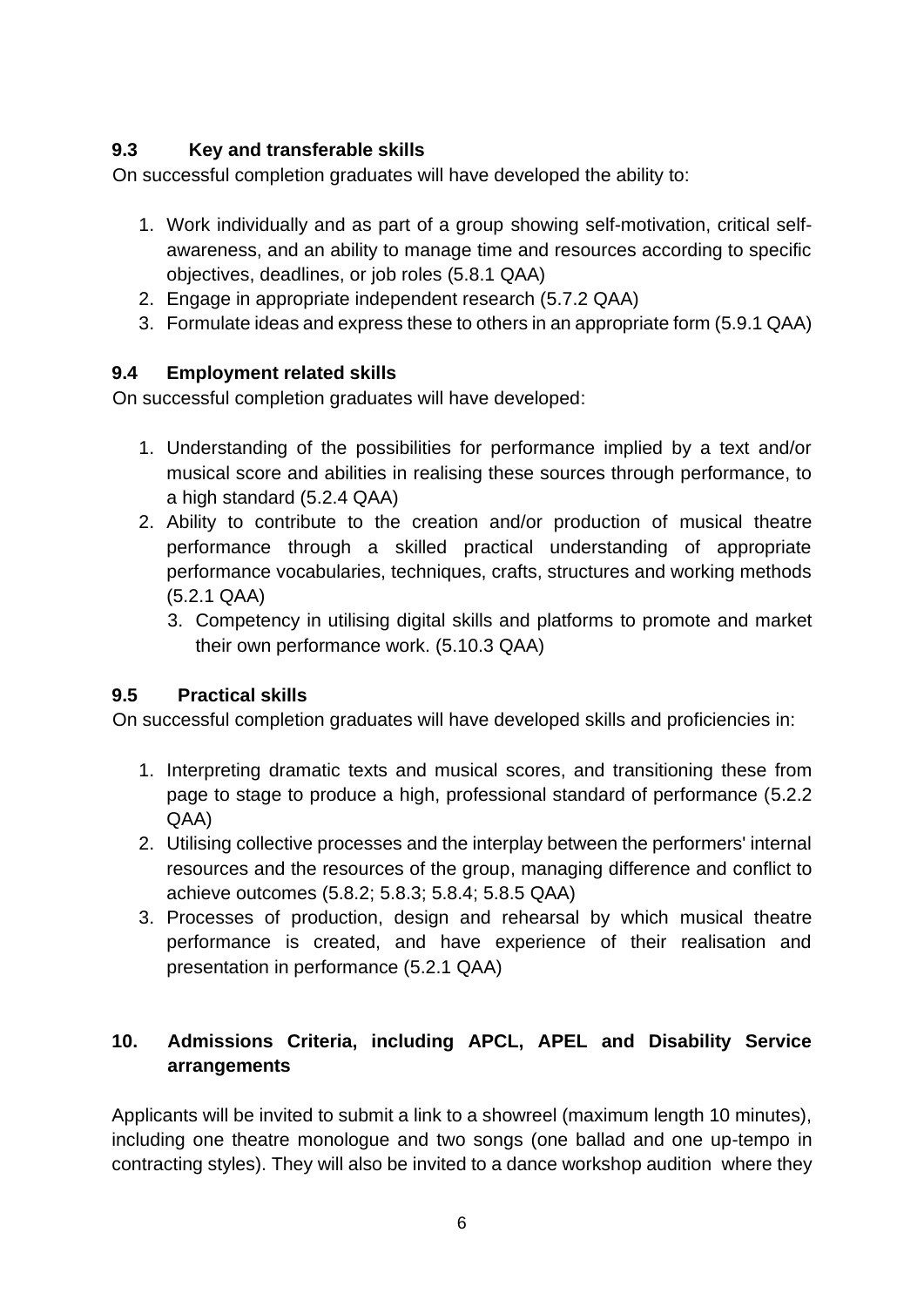will also be asked to sing a song of their choice. The criteria for selection applied to these audition materials are:

- evidence of a serious, ongoing commitment to a career in Musical Theatre
- evidence of fluent written and spoken English.
- evidence of trainable vocal, physical and imaginative/emotional skills.
- evidence of potential benefit from the study of Musical Theatre offered at Plymouth.
- evidence of an ability to understand, interpret and embody a dramatic text, musical scores and choreography.
- evidence of an ability to participate in group or ensemble situations
- an open, receptive and enquiring mind.
- enthusiasm and readiness for rigorous work requiring sustained concentration.
- a sense of language and rhythm, and the potential for identification with the thought process of a dramatic text through song.
- the ability to portray and inhabit an imagined or fictional situation.
- physical, vocal and imaginative/emotional skills with significant theatrical potential.

All applicants must have GCSE (or equivalent) Maths and English at Grade 4 or above (equivalent to a Grade C as per the GSCE grading system until 2017).

|                                                                | <b>Entry Requirements for BA (Hons) Musical Theatre</b>                                                                                                                                                                                                                                |  |  |  |  |  |  |  |  |  |
|----------------------------------------------------------------|----------------------------------------------------------------------------------------------------------------------------------------------------------------------------------------------------------------------------------------------------------------------------------------|--|--|--|--|--|--|--|--|--|
| A-level/AS-level                                               | Normal minimum entry requirements are A level/AS level/Vocational<br>A level: 104-112 points                                                                                                                                                                                           |  |  |  |  |  |  |  |  |  |
| <b>BTEC National</b><br>Diploma/QCF<br><b>Extended Diploma</b> | Candidates can be interviewed before an offer is made. Grade Pass<br>MMM - DMM in any subject.                                                                                                                                                                                         |  |  |  |  |  |  |  |  |  |
| Access to Higher<br><b>Education at level</b><br>3             | Candidates can be interviewed before an offer is made. Pass an<br>Access to HE Diploma in any subject, including GCSE English and<br>Maths grade 4 or above or equivalent with at least 33 credits at<br>Merit/Dist.                                                                   |  |  |  |  |  |  |  |  |  |
| Welsh<br><b>Baccalaureate</b>                                  | Accept as add on points; in addition to 2 A Levels                                                                                                                                                                                                                                     |  |  |  |  |  |  |  |  |  |
| Scottish<br>Qualifications<br>Authority                        | 104-120 points                                                                                                                                                                                                                                                                         |  |  |  |  |  |  |  |  |  |
| Irish Leaving<br>Certificate                                   | Obtain H4, H4, H4, H4, H4 - H3 H3 H4 H4 H4 (all at Higher level)                                                                                                                                                                                                                       |  |  |  |  |  |  |  |  |  |
| International<br><b>Baccalaureate</b>                          | 26-30 overall to include 4 at in any subjects at Higher Level.<br>English accepted within Higher Level = $4+$ (A1) or 5 (A2/B) Standard<br>Level = $5+ (A1)$ or 6 (A2/B)<br>If overseas and not studying English within IB - MUST have IELTS:<br>6.0 overall with 5.5 in all elements. |  |  |  |  |  |  |  |  |  |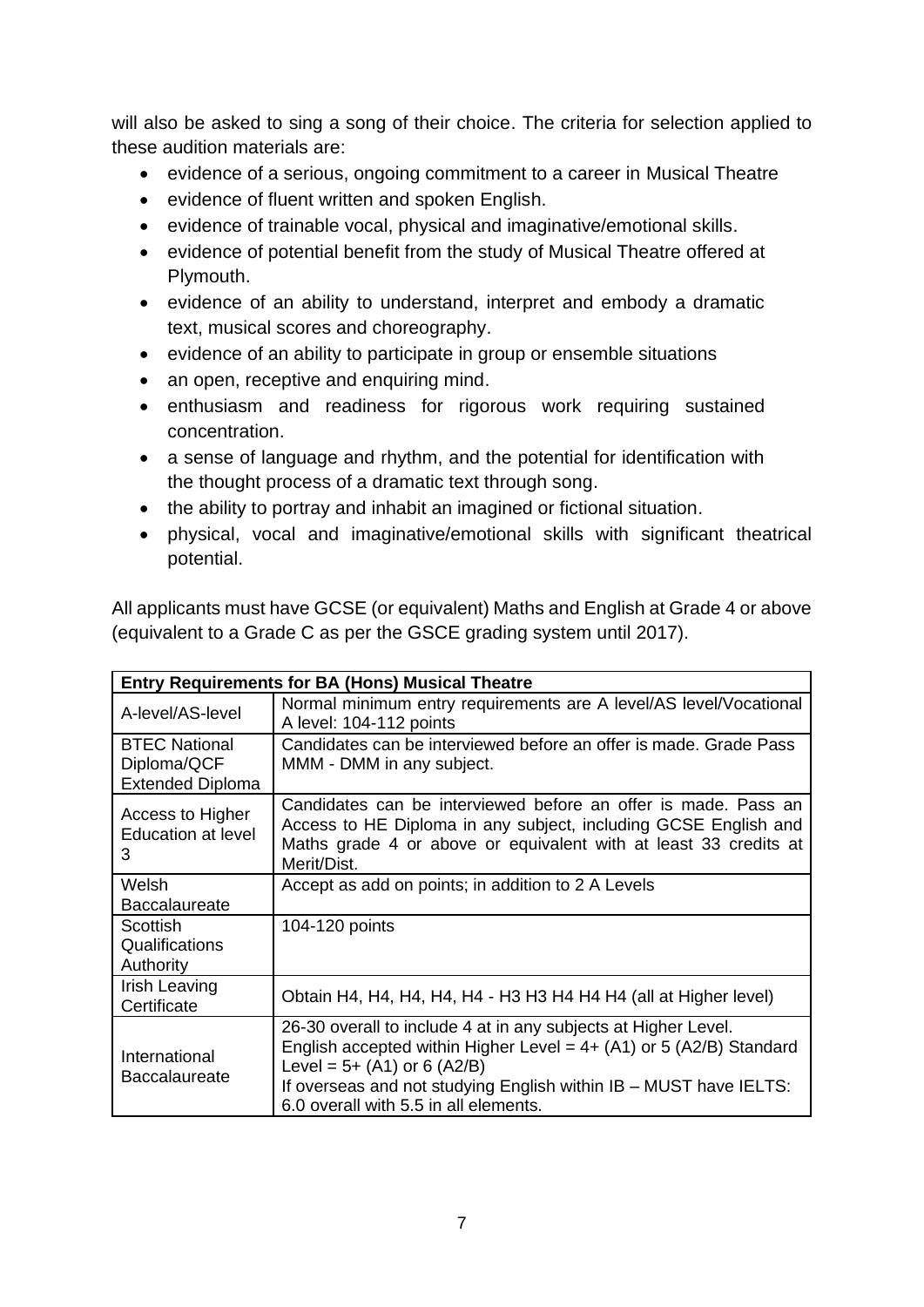## **11. Progression routes/criteria for progression to Final and Intermediate Awards**

| <b>Certificate in Higher Education</b> | Achieved through completion of 120 credits at level 4.        |  |  |  |  |  |  |  |
|----------------------------------------|---------------------------------------------------------------|--|--|--|--|--|--|--|
| <b>Diploma in Higher Education</b>     | Achieved through completion of 120 credits at level 4 and 120 |  |  |  |  |  |  |  |
|                                        | credits at level 5.                                           |  |  |  |  |  |  |  |
| <b>BA (Hons) Musical Theatre</b>       | Achieved through completion of 120 credits at level 4, 120    |  |  |  |  |  |  |  |
|                                        | credits at level 5, and 120 credits at level 6.               |  |  |  |  |  |  |  |

#### **12. Non Standard Regulations**

N/A

**13. Transitional Arrangements for existing students looking to progress onto the programme**

N/A

## **Appendices**

**Programme Specification Mapping (UG) – core modules**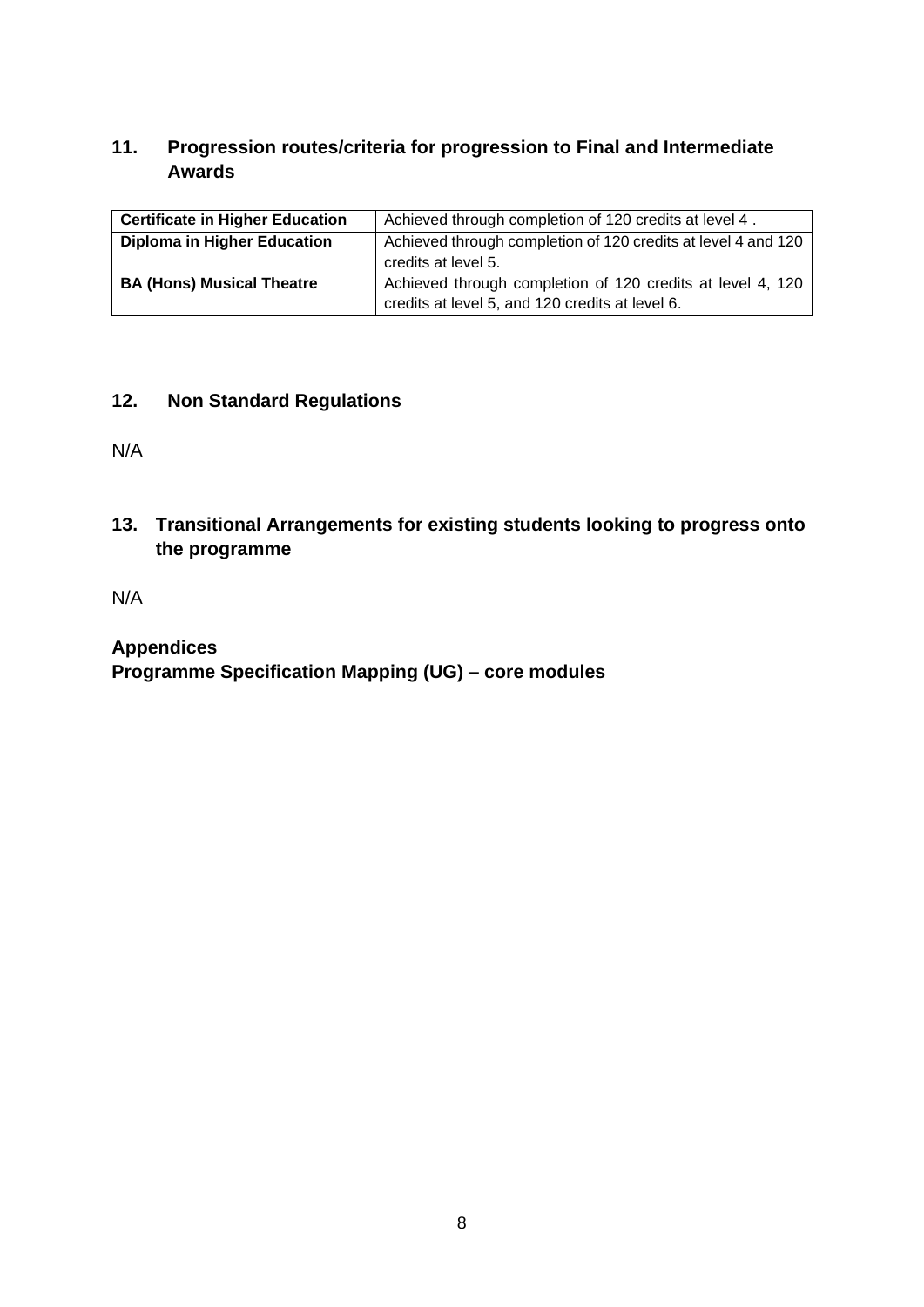A**ppendix 1: Programme Specification Mapping (UG): module contribution to the meeting of Award Learning Outcomes CORE MODULES: tick those Award Learning Outcomes the module contributes to through its assessed learning outcomes. Insert rows and columns as required.**

| Award Learning Outcomes contributed to (for more<br><b>Core Modules</b> |          |                    |                           |                    |                           |                           |                           |                           |              | Compensati                | Assessment |                    |                           |                |                           |                           |                  |   |                      |
|-------------------------------------------------------------------------|----------|--------------------|---------------------------|--------------------|---------------------------|---------------------------|---------------------------|---------------------------|--------------|---------------------------|------------|--------------------|---------------------------|----------------|---------------------------|---------------------------|------------------|---|----------------------|
| information see Section 8)                                              |          |                    |                           |                    |                           |                           |                           |                           |              |                           |            |                    | on                        | Element(s) and |                           |                           |                  |   |                      |
|                                                                         |          |                    | Knowledg                  | Cognitive          |                           |                           | Key &                     |                           | Employm      |                           |            | Practical          |                           |                | Y/N                       | weightings                |                  |   |                      |
|                                                                         |          |                    |                           | e &                |                           | &                         |                           |                           |              | transfera                 |            |                    | ent                       |                |                           | skills                    |                  |   | [use KIS definition] |
|                                                                         |          |                    |                           | understa           |                           |                           | intellectu                |                           |              | ble skills                |            |                    | related                   |                |                           |                           |                  |   | E1 - exam            |
|                                                                         |          |                    | nding                     |                    |                           | al skills                 |                           |                           |              |                           |            |                    | skills                    |                |                           |                           |                  |   | E2 - clinical exam   |
|                                                                         |          |                    |                           |                    |                           |                           |                           |                           |              |                           |            |                    |                           |                |                           |                           |                  |   | $T1 - test$          |
|                                                                         |          |                    |                           |                    |                           |                           |                           |                           |              |                           |            |                    |                           |                |                           |                           |                  |   | C1 - coursework      |
|                                                                         |          |                    | 1                         | $\overline{2}$     | 3                         | $\mathbf 1$               | $\overline{2}$            | 3                         | $\mathbf{1}$ | 2                         | 3          | $\mathbf{1}$       | $\overline{2}$            | 3              | $\mathbf{1}$              | $\overline{2}$            | 3                |   | A1 - generic         |
|                                                                         |          |                    |                           |                    |                           |                           |                           |                           |              |                           |            |                    |                           |                |                           |                           |                  |   | assessment           |
|                                                                         |          |                    |                           |                    |                           |                           |                           |                           |              |                           |            |                    |                           |                |                           |                           |                  |   | P1 - practical       |
|                                                                         |          | <b>ACT4002</b>     |                           |                    |                           |                           |                           |                           |              |                           |            |                    |                           |                | $\boldsymbol{\mathsf{X}}$ | $\mathsf{X}$              | $\mathsf{x}$     | Y | 100% P1              |
|                                                                         | Level 4  | <b>MUS4001</b>     | $\mathsf{x}$              |                    |                           |                           |                           |                           | $\mathsf{X}$ |                           |            |                    |                           |                | $\mathsf{x}$              |                           | $\mathsf{X}$     | Y | 100% P1              |
|                                                                         |          | <b>MTH4003</b>     |                           |                    |                           |                           |                           |                           | $\mathsf{X}$ |                           |            | $\mathsf{X}$       | $\boldsymbol{\mathsf{X}}$ |                | X                         | $\mathsf{X}$              | $\mathsf{X}$     | Y | 100% P1              |
|                                                                         |          | <b>MTH4001</b>     | $\boldsymbol{\mathsf{X}}$ | X                  | X                         | $\boldsymbol{\mathsf{X}}$ | $\boldsymbol{\mathsf{X}}$ | $\boldsymbol{\mathsf{X}}$ | $\mathsf{X}$ | $\boldsymbol{\mathsf{X}}$ | X          |                    |                           |                |                           |                           |                  | Ÿ | 100% C1              |
|                                                                         |          | <b>MTH4002</b>     |                           |                    |                           |                           |                           |                           |              |                           |            | $\mathsf{X}$       | $\boldsymbol{\mathsf{X}}$ |                | $\boldsymbol{\mathsf{X}}$ | $\mathsf{X}$              | $\mathsf{x}$     | Y | 100% P1              |
|                                                                         |          | <b>MTH4004</b>     |                           |                    |                           |                           |                           |                           |              |                           |            | $\pmb{\mathsf{X}}$ | $\boldsymbol{\mathsf{X}}$ |                | $\boldsymbol{\mathsf{X}}$ | X                         | $\mathsf{X}$     | Y | 100% P1              |
|                                                                         |          | <b>Level 4 LOs</b> | $\boldsymbol{X}$          | $\pmb{\mathsf{X}}$ | $\boldsymbol{\mathsf{X}}$ | $\boldsymbol{X}$          | $\boldsymbol{X}$          | $\boldsymbol{\mathsf{X}}$ | $\mathsf{X}$ | $\boldsymbol{\mathsf{X}}$ | X          | $\pmb{\mathsf{X}}$ | $\boldsymbol{\mathsf{X}}$ |                | $\boldsymbol{X}$          | $\pmb{\mathsf{X}}$        | $\boldsymbol{X}$ |   |                      |
|                                                                         |          | <b>PER5002</b>     | $\mathsf{X}$              | $\pmb{\mathsf{X}}$ | X                         | $\mathsf{X}$              | $\boldsymbol{X}$          | $\boldsymbol{\mathsf{X}}$ |              |                           |            |                    |                           |                |                           |                           |                  | Y | 100% P1              |
|                                                                         | Level    | <b>MUS5005</b>     |                           |                    |                           |                           |                           |                           |              |                           |            | X                  | $\boldsymbol{\mathsf{X}}$ |                | $\boldsymbol{\mathsf{X}}$ | X                         | $\mathsf{x}$     | Y | 100% P1              |
|                                                                         | <b>ທ</b> | <b>MTH5002</b>     |                           |                    |                           |                           |                           |                           |              |                           |            | $\mathsf{X}$       | $\boldsymbol{\mathsf{X}}$ |                | $\boldsymbol{\mathsf{X}}$ | X                         | $\mathsf{X}$     | Y | 100% P1              |
|                                                                         |          | <b>MTH5003</b>     |                           |                    |                           |                           |                           |                           |              |                           |            | $\pmb{\mathsf{X}}$ | $\boldsymbol{\mathsf{X}}$ |                | $\boldsymbol{\mathsf{X}}$ | X                         | $\mathsf{X}$     | Ÿ | 100% P1              |
|                                                                         |          | Level 5 LOs        | $\boldsymbol{X}$          | $\mathsf{X}$       | $\boldsymbol{X}$          | $\boldsymbol{X}$          | $\mathsf{X}$              | $\boldsymbol{X}$          |              |                           |            | $\mathsf{X}$       | $\boldsymbol{X}$          |                | $\mathsf{X}$              | $\boldsymbol{\mathsf{X}}$ | $\boldsymbol{X}$ |   |                      |
| $\frac{1}{9}$                                                           | Lev      | <b>PER6001</b>     | $\mathsf{X}$              | X                  | X                         | $\mathsf{X}$              | $\boldsymbol{X}$          | $\pmb{\mathsf{X}}$        | X            | $\boldsymbol{\mathsf{X}}$ | X          |                    |                           |                |                           |                           | $\mathsf{X}$     | N | 100% C1              |
|                                                                         |          | <b>MTH6001</b>     |                           |                    |                           |                           |                           |                           |              |                           | X          | $\pmb{\mathsf{X}}$ |                           | X              |                           |                           |                  | Y | 100% P1              |